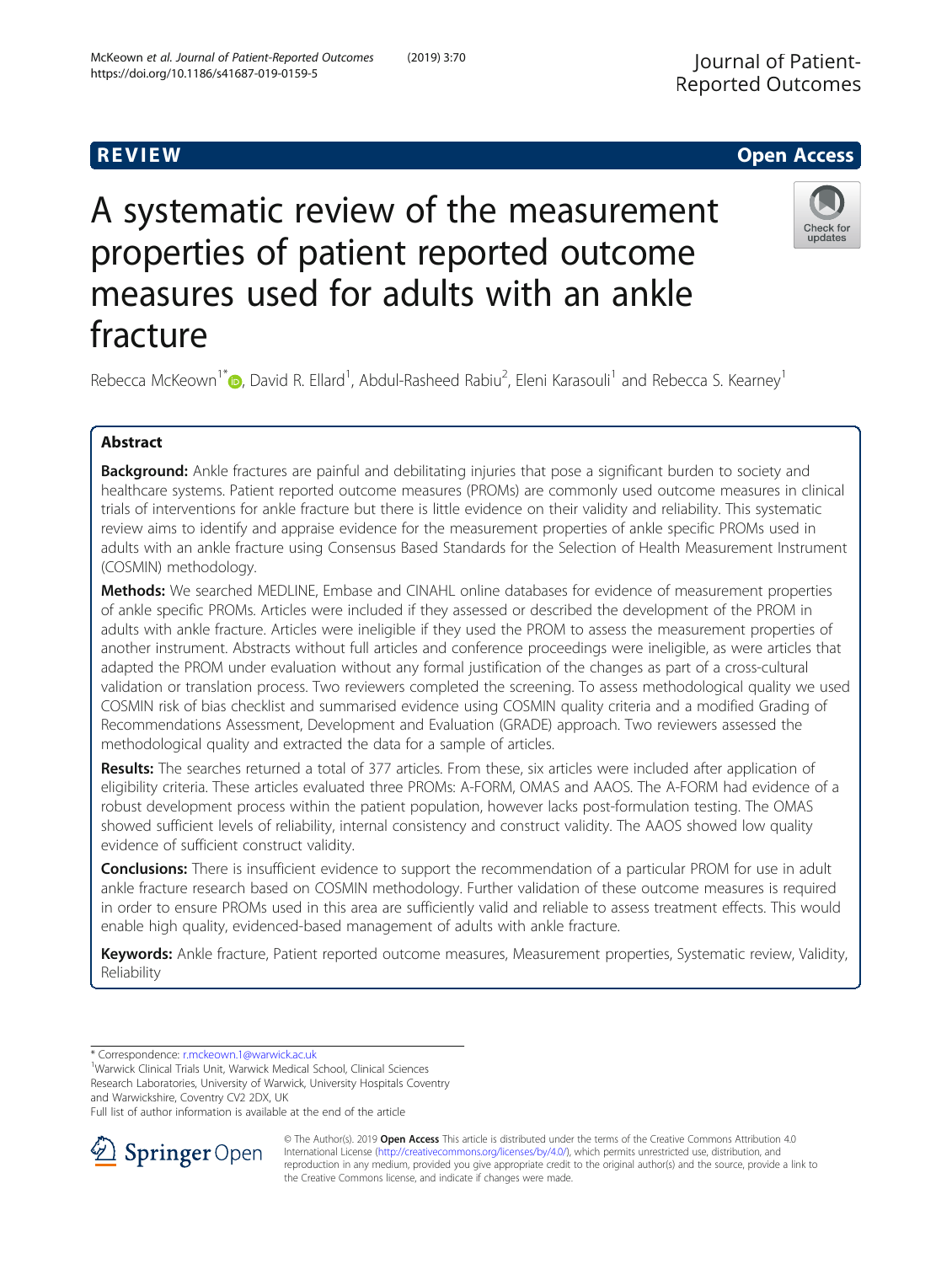# Background

Ankle fractures cause significant pain, reduced mobility and subsequent limitation of usual activities [[1](#page-9-0)]. The injury overall demonstrates a bimodal distribution, most commonly affecting young active males and older females. However some fracture patterns, such as more severe bi-malleolar and tri-malleolar ankle fractures demonstrate a unimodal distribution, most commonly affecting an older female population, indicative of being an osteoporotic injury [\[2](#page-9-0), [3](#page-9-0)]. Epidemiological studies have shown that the incidence of ankle fractures is rising, likely due to the ageing population, many of whom continue to remain physically active into later life [[4,](#page-9-0) [5](#page-9-0)]. Ankle fractures contribute to the increasing health and social care costs that accompanies an ageing population, specifically the cost of managing fragility fractures [\[6](#page-9-0)]. This cost was approximately  $\epsilon$ 37.5billion across six European countries in 2017; a figure that is forecasted to rise to  $\epsilon$ 47.4 billion by the year 2030 [[7\]](#page-9-0). Fractures of the lower limb have a significant impact on the lives of individuals affected, not only on mobility and usual activities but they have also been linked to the development of anxiety and depression [\[8](#page-9-0)]. Evidence based treatment of burdensome and prevalent injuries such as ankle fractures is important, yet there is a lack of consensus surrounding the optimal management strategies for this injury [\[9](#page-9-0)]. It is therefore of paramount importance that funding bodies continue to allocate resources for the conduct high quality clinical trials in order to establish the most cost-effective management strategies for ankle fractures [\[9](#page-9-0), [10\]](#page-9-0).

Clinical trials of interventions for fractures of the lower limb often utilise Patient Reported Outcome Measures (PROMs) as primary outcomes  $[11-13]$  $[11-13]$  $[11-13]$ . It is important that the instruments used to measure treatment effects in clinical trials demonstrate adequate measurement properties, such as validity, reliability and responsiveness, for the population they intend to assess. However, there is evidence that some widely used PROMs in trauma and orthopaedic research lack evidence for their measurement properties [[14\]](#page-9-0).

Conducting a randomised controlled trial is expensive, time consuming and relies on the good will of participants to be randomised to an intervention and complete questionnaires. If the PROM used in a clinical trial does not measure the treatment effects of the interventions in a valid and reliable way, this places the unnecessary burden of randomisation and trial processes onto participants. Using PROMs with insufficient measurement properties in randomised controlled trial is therefore a waste of resource and unethical [[15\]](#page-9-0). A systematic review assessing the psychometric properties of PROMs for ankle fracture has been completed previously [\[16](#page-9-0)], which concluded that the Ankle Fracture Outcome of

Rehabilitation Measure (A-FORM) was the most appropriate measure to use. However, considering the small number of articles included in this review, the growing incidence of ankle fractures and subsequent need for research in this area, an update is deemed timely, with a particular focus on PROMs currently and previously

The aim of this review is to identify and critically appraise the available evidence for the measurement properties of foot and ankle specific PROMs for use in adults with an ankle fracture. The results of this review will aim to determine the most appropriate instrument for use in evaluating change resulting from interventions in the context of randomised controlled trials in this research area.

used in randomised controlled trials of interventions for

# **Methods**

ankle fractures.

We prospectively registered this review with PROSPERO International Prospective Register of Systematic Reviews (Reference CRD42018103112). Consensus Based Standards for the Selection of Health Measurement Instrument (COS-MIN) Methodology for Systematic Reviews of Measurement properties of PROMs was adhered to [\[15\]](#page-9-0) and this review utilises definitions according to published COSMIN consensus based terminology [[17](#page-9-0)]. This systematic review is reported using the Preferred Reporting Items for Systematic Reviews and Meta-Analyses (PRISMA) checklist (Additional file [2\)](#page-8-0)[[18\]](#page-9-0).

This review was completed following a previous systematic review looking to assess all outcome measures collected in clinical trials of interventions for ankle fracture [\[19\]](#page-9-0). The outcome measures included all both primary and secondary outcome measures and we formulated a comprehensive list of all ankle specific PROMs collected. These PROMs formed the prespecified list we used to identify evidence for and evaluate during this current review. The PROMs on the pre-specified list being evaluated in this review are: the AAOS Foot and Ankle Outcome Questionnaire (AAOS) [[20\]](#page-9-0), the Ankle Fracture Outcome of Rehabilitation Measure (A-FORM) [[21](#page-9-0)], the Foot and Ankle Ability Measure (FAAM) [[22\]](#page-9-0), the Karlsson Score (KS) [\[23](#page-9-0)], the KOOS Foot and Ankle Outcome Survey (FAOS) [[24](#page-9-0)] the Manchester-Oxford Foot and Ankle Questionnaire (MOXFQ) [\[25\]](#page-9-0) and the Olerud Molander Ankle Score (OMAS) [[26\]](#page-9-0).

#### Eligibility criteria

Included articles assessed the measurement properties, development or interpretability of one or more of the PROMs included in the pre-specified list in a majority patient population of adults with ankle fracture. Here, majority is defined as equal to or greater than 50% of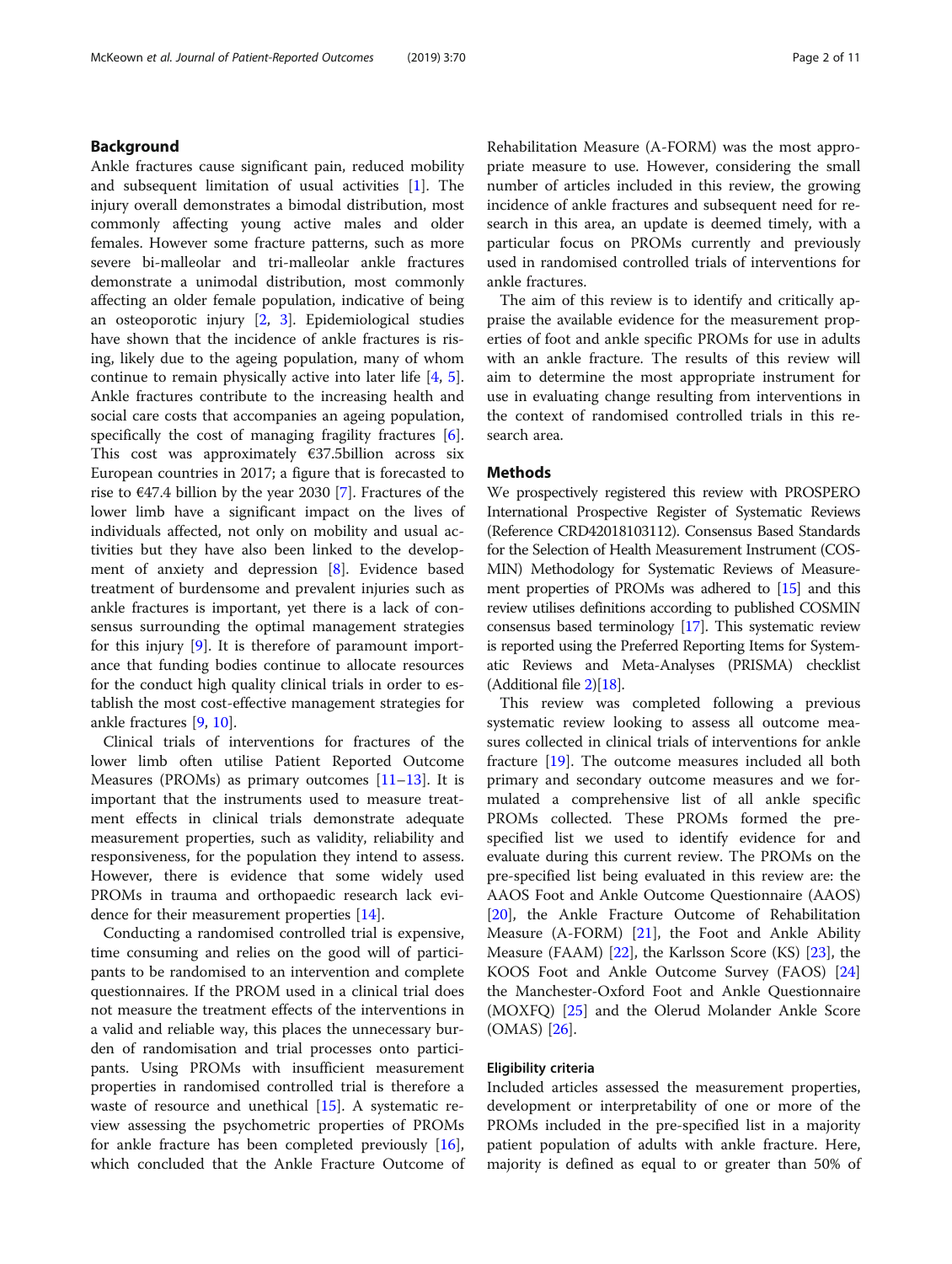the sample. In articles which did not reach the criteria of

50% but performed a separate analysis on the ankle fracture sub-sample of patients, these articles were included and only the analyses performed on the single subsample of individuals with ankle fracture were included; any analyses on the sample as a whole or comparing the two clinical groups were not included.

Articles were ineligible for inclusion if they use the PROM/s only for outcome measurement in an experimental study, where no formal evaluation of a measurement property is completed. Articles which use the PROM in question to validate another PROM (not on the pre-specified list here) were also ineligible for inclusion. Studies were excluded if the authors adapted the PROM in any way without formal justification of the changes as part of a translation or cross-cultural validation process. Abstracts without full articles and conference proceedings were not eligible for inclusion.

#### Search strategy and study selection

A systematic search of the literature was completed using the MEDLINE, EMBASE and CINAHL databases on 16/04/2019 up to the present date with no date limits applied using search strategies developed by the COSMIN group specifically for this type of review [\[27](#page-10-0)]. Additional file [1](#page-8-0) details the search strategies. We also reviewed the reference lists of all included studies for any other potentially eligible papers for inclusion.

The lead author and a second reviewer (AR) independently screened the articles by title and abstract for possible inclusion. The reviewers selected any articles which were potentially eligible from title and abstract review and retrieved the full text. If it was unclear at the initial title and abstract review, the full text was retrieved and reviewed for purposes of completeness. If at least one of the reviewers felt that a study might be eligible based upon the initial title and abstract screening, then both researchers independently reviewed the full text to assess eligibility for inclusion. The reviewers then discussed findings and reached consensus on inclusion of articles. In instances of disagreement, a third reviewer (RSK) was consulted for a final decision.

# Assessment of methodological quality and assessment of measurement properties

The methodological quality of the articles included in this review was assessed using the COSMIN risk of bias checklist [\[28\]](#page-10-0). Evidence for the measurement properties in the included articles was extracted and assessed against the COSMIN criteria of good measurement properties. The overall evidence from all articles was pooled and summarised using the modified Grading of Recommendations Assessment, Development and Evaluation (GRADE) quality of evidence method [[15\]](#page-9-0). The assessment of methodological quality and the data extraction was completed for all articles by the lead author initially. A second reviewer (EK) independently reviewed the methodological quality and performed data extraction in a sample of the articles (> 50%) to ensure a reduction of bias in the methodological quality assessment and data extraction process. Following independent review, authors discussed their results and reached consensus. When unable to reach a consensus, a third reviewer (RSK) was consulted for a final decision.

A decision was made that the criteria and box for criterion validity was not to be completed as there is no accepted gold-standard measure for assessing outcome in adults with ankle fracture, therefore this measurement property does not apply in this particular case. If reported, data on the interpretability and feasibility of the PROMs were also extracted and reviewed. We contacted developers of the PROMs where possible to obtain a copy of the user manual (if available) and to ensure that, to their knowledge, there were no further validation studies on the scores which may not have been identified in the database searches.

#### Hypotheses for construct validity

Hypotheses for assessing the construct validity evidence in the instances that this was assessed in the included articles was pre-defined [[29\]](#page-10-0). The following thresholds of correlation were used for the hypothesis setting:

- 1. A weak correlation is defined as < 0.30
- 2. A weak to moderate correlation is defined as > 0.20  $- < 0.40$
- 3. A moderate correlation is defined as > 0.30 < 0.70
- 4. A moderate to high correlation is defined as > 0.60 to < 0.80
- 5. A high correlation is defined as > 0.70

The hypotheses tested during this review for construct validity are outlined in Table [1:](#page-3-0)

# Results

# Search results

The searches produced a total of 377 returns. Following initial screening of the titles and abstracts, 353 records were excluded, leaving 24 articles for full text review. Following full-text review of the 24 articles, six articles were included in this review [[30](#page-10-0)–[34](#page-10-0)] and details of the application of the eligibility criteria can be found in the PRISMA Diagram in Fig. [1](#page-3-0). The included six articles assessed three of the eight pre-specified PROMs; the AAOS, A-FORM and OMAS. There was no evidence for the measurement properties of the remaining PROMs in the pre-specified list (FAAM, FAOS, KS and MOXFQ) in the population of adults with ankle fracture.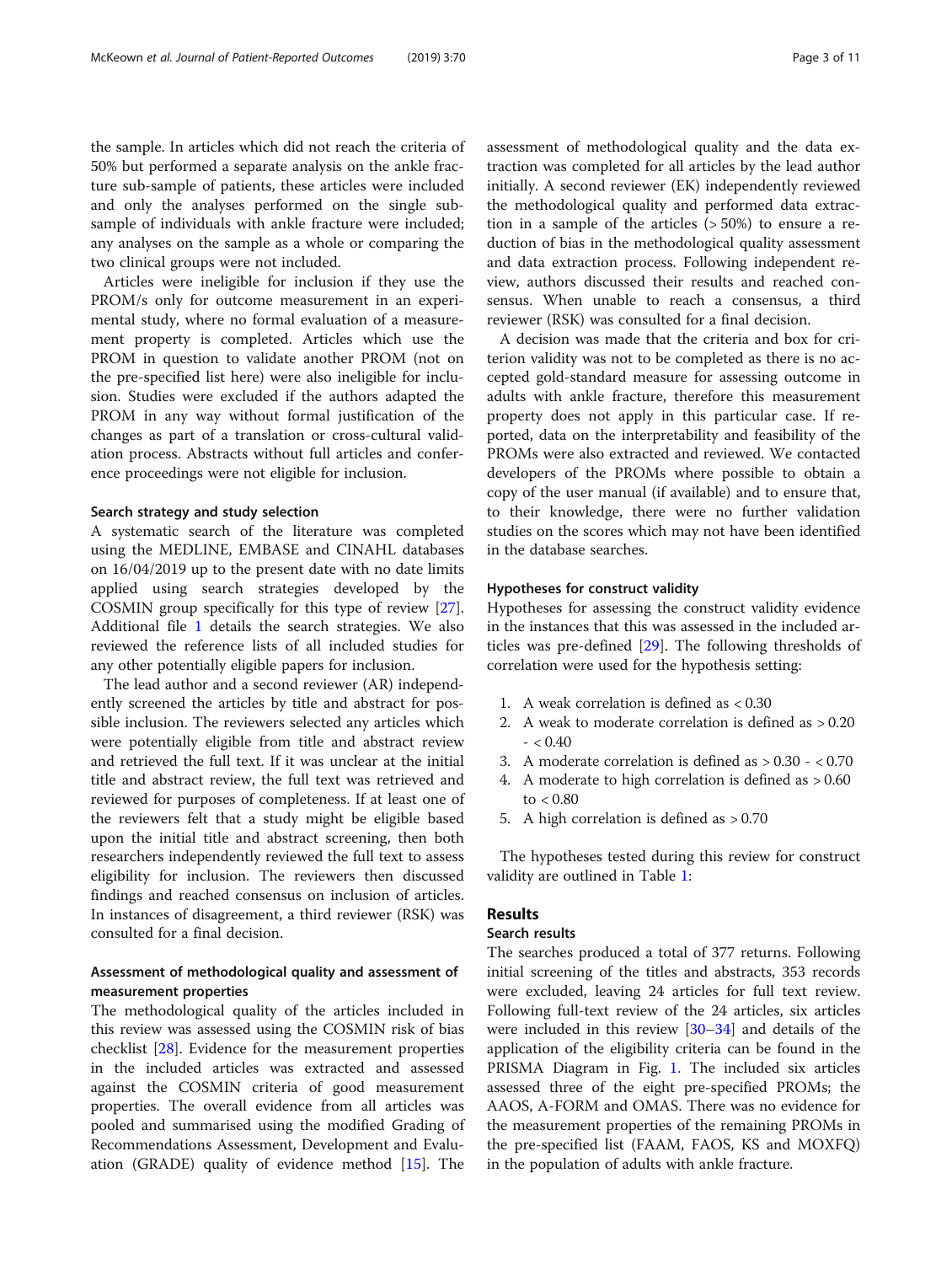<span id="page-3-0"></span>Table 1 Hypotheses set for construct validity testing

| Hypothesis Number | Hypothesis                                                                                                                                                                                                                                                                                                                                                                                                                                                                                                                                                               |  |  |  |  |
|-------------------|--------------------------------------------------------------------------------------------------------------------------------------------------------------------------------------------------------------------------------------------------------------------------------------------------------------------------------------------------------------------------------------------------------------------------------------------------------------------------------------------------------------------------------------------------------------------------|--|--|--|--|
|                   | Correlation with scores of instruments measuring a similar construct or another PROM included in the pre-specified list will be<br>highly or moderately to highly correlated.                                                                                                                                                                                                                                                                                                                                                                                            |  |  |  |  |
| 2                 | Correlation with scores of instruments measuring related but not the same constructs, for example generic disability scores or<br>health related quality of life measures will be either moderately to highly or moderately correlated.                                                                                                                                                                                                                                                                                                                                  |  |  |  |  |
| 3                 | A weak to moderate correlation will be observed between PROM/s scores of instruments included here and two different<br>subgroups of patients. These subgroups will be individuals who have had their fracture managed operatively and those who<br>have had their fracture managed non-operatively. Here, fracture management is used as a surrogate for severity of fracture<br>(i.e. more severe fractures usually managed operatively). Therefore, we would expect to see a weak to moderate correlation<br>between the PROM score and the severity of the fracture. |  |  |  |  |

# Characteristics of included PROMs

Table [2](#page-4-0) shows the characteristics of the PROMs included in this review.

All of the PROMs included in this review are paper based questionnaires self-administered by the patient either in a clinical or research context. The AAOS consists



of 25 questions including stiffness (one item), swelling (one item), pain (nine items), giving way (three items), function (six items) and footwear (five items). The score consists of a core score (AAOS-CS) comprising of 20 items and a shoe comfort scale (AAOS-SCS) comprising of five items. The scores are calculated to a normative score for each of these two scales, which is then converted to a summative mean for both the AAOS-CS and AAOS-SCS. The summative score for each subscale ranges between 0 and 100 with higher scores indicating a more favourable outcome.

The A-FORM consists of 15 items including pain, swelling, stiffness, anxiety regarding footwear, sleeping, jumping, waking, social aspects, anxiety related to future ankle function, depression and fatigue. The raw score is converted to a summary score which ranges between 0 and 100, with lower scores indicating more favourable outcomes. The footwear item is not included in the summary score conversion, so users are asked to omit this item from the summary score conversion process. The summary score conversion table is found in the user manual which can be requested from the developers at no cost to users. The summary score conversion was based on the Rasch analysis presented in the development article included in this review [\[32\]](#page-10-0).

The OMAS is a nine-item questionnaire including pain, stiffness, swelling, stairs, squatting, supports, jumping, running and usual activities. Final scores range between 0 and 100 with higher scores indicating more favourable outcomes. The score is totalled using the scoring system provided in the development paper included in this review [\[26](#page-9-0)]. Different items of the score provide varying numbers of points which contribute to the overall score. For example, the item for pain is awarded between 0 and 25 points depending on the answer selected, work and activities of daily living between 0 and 20 points and squatting between 0 and 5 points.

# Study characteristics and methodological quality assessment

Table [3](#page-4-0) shows the characteristics of the six studies included in this review. As Table [4](#page-5-0) demonstrates, none of the articles included here scored higher than adequate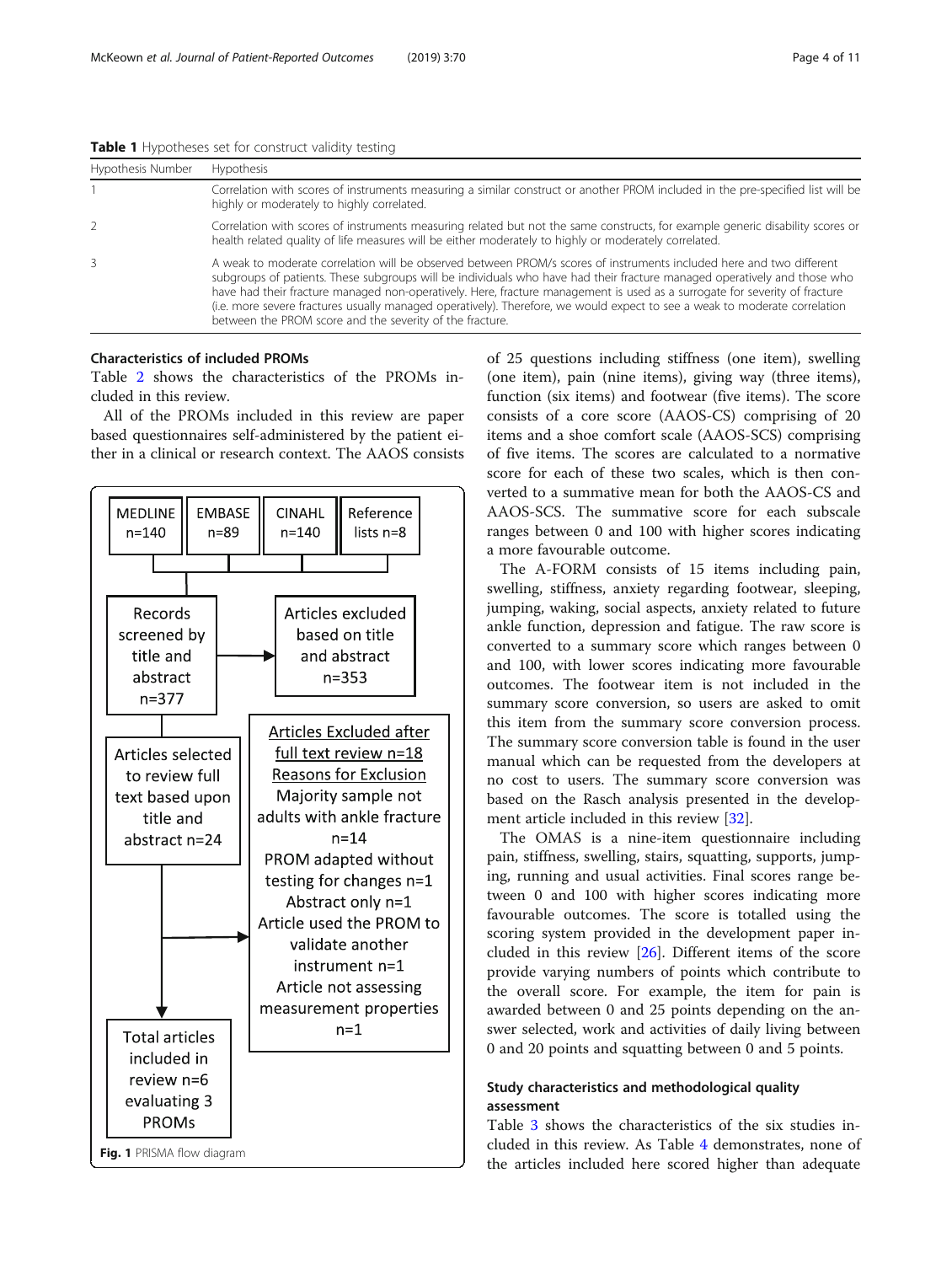<span id="page-4-0"></span>Table 2 PROM characteristics

| <b>PROM</b> | Construct(s)                                       | Target<br>Population                            | Recall<br>period                                        | Items and<br>subscales                                                                    | Response<br>options                                                    | Source language<br>(and additional<br>language versions) |
|-------------|----------------------------------------------------|-------------------------------------------------|---------------------------------------------------------|-------------------------------------------------------------------------------------------|------------------------------------------------------------------------|----------------------------------------------------------|
| AAOS        | Outcome for<br>foot or ankle<br>disability         | Individuals with<br>foot or ankle<br>disability | Past 1 week<br>(or since injury if<br>less than 1 week) | 25 items, 20 items in the core<br>scale and a shoe comfort scale<br>consisting of 5 items | Likert scales varying<br>in length 1-3, 1-5,<br>$1-6$ or $1-7$         | English<br>(Mexican-Spanish)                             |
| A-FORM      | Outcome<br>following ankle fracture ankle fracture | Individuals with                                | No recall period<br>aiven                               | 15 items, no sub-scales. Two<br>parts to the questionnaire.                               | Single response, multiple English<br>choice - 5 response<br>options    |                                                          |
| OMAS        | Outcome<br>following ankle<br>fracture             | Individuals with<br>ankle fracture              | No recall period<br>provided                            | 9 items, no subscales                                                                     | Single response, multiple<br>choice - 2, 3, 4 or 5<br>response options | Not specified<br>(English, Turkish<br>and Norwegian)     |

on the methodological quality assessment checklist. Whilst several articles [\[30](#page-10-0)–[34\]](#page-10-0) translated the PROM and then performed analyses of measurement properties on the translated PROM, these studies did not crossculturally validate the translated PROMs using an analysis of measurement invariance. Therefore, it was not possible to determine any differences in scores secondary to cultural contextual factors and the box for cross-cultural validity was not deemed to be relevant in these instances. The developers of the A-FORM instrument [\[21](#page-9-0)] did perform an assessment of

internal consistency using Cronbach's alpha and structural validity using a Rasch Analysis, however these analyses were not completed on the final set of questions but on a larger set of the initial items for purposes of determining inclusion in the questionnaire. Therefore, this article was not scored for internal consistency and structural validity in this case as these analyses were completed for purposes of item reduction.

Following the COSMIN guidance for PROM development, an article encountered in the reference list of the

#### Table 3 Characteristics of studies

Population Article, PROM and Language Number of participants (n) Age mean (±, range) (yrs) Gender (% female) Injury Information Follow up duration mean  $(+$ . range) Method of Collection Buker et al. (2018) OMAS, Turkish 91 41.54 (±13.28, 20–60) 30.8% Operatively managed ankle #s 27.92 months (±8.94, range N/S) Initial in clinic, follow up in clinic or on telephone Garratt et al. (2018) OMAS, Norwegian Cohort 959, 299 for test-retest questionnaire 57.5 (± N/S, 22.2–91.2) 56.8% Operatively managed ankle #s Not specified, stated recruited over a 3 year period At home via post McPhail et al. (2014) A-FORM, English Delphi panel – 8 Cohort - 41 36.8 (± N/S, 26.1–53.8) 27% Operatively managed (46.3%) and non-operatively managed (53.7%) ankle #s 6–8 week post injury and at 12–16 weeks post injury Either in clinic or at home via post Olerud and Molander (1984) OMAS, Language N/S 90 N/S N/S Operatively managed ankle #s N/S N/S Turhan et al. (2018) OMAS, Turkish 100 42.3 (±17.7, 16–81) 49% Operatively (57%) and non-operatively managed (43%) ankle #s 4.3 years (± and range N/S) N/S Zelle et al. (2017) AAOS, Spanish 100 (83 returned 1st 42.98 questionnaire, 63 returned 2nd questionnaire) (± N/S,18–88) 41% 58 ankle #s, 5 talus #s, 1 Achilles tendon rupture, 11 calcaneus #s, 6 midfoot #s. 73 operatively managed and 27 non-operatively managed 3.97 months  $(\pm 4.71$  range N/S) Initial at clinic or via post, follow up was via post.

Key: N/S = not specified,  $\pm$  = standard deviation, # = fracture; shows the characteristics of the six studies included in this review. Table [4](#page-5-0) shows the overall methodological quality for each measurement property assessed in each of the articles using the COSMIN Risk of Bias Checklist [[28\]](#page-10-0). The four articles which underwent the second review process for both risk of bias assessment and data extraction, following COSMIN guidance, are marked on the table with an asterisk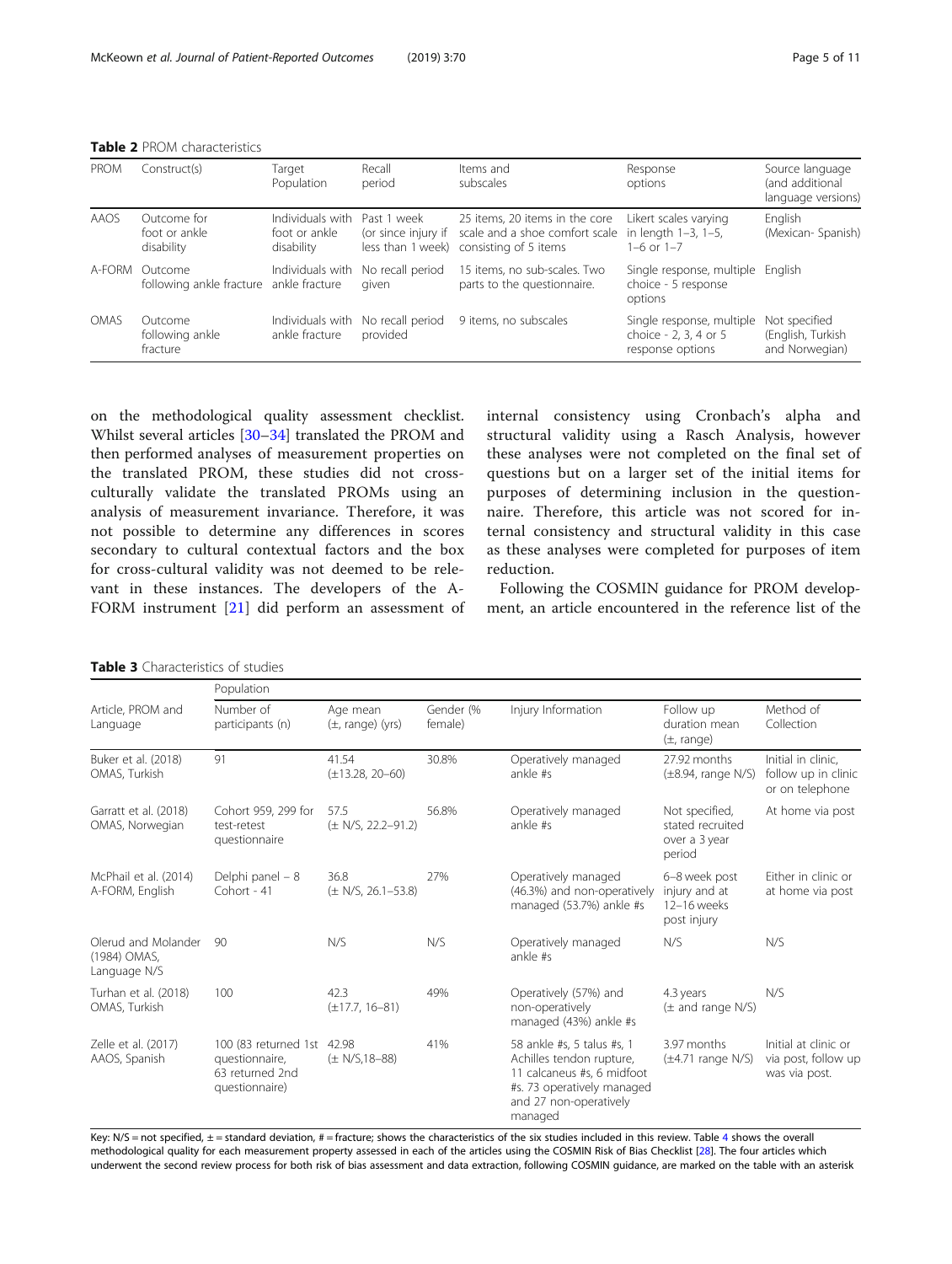| <b>PROM</b>                                           | AAOS                              | A-FORM                     | <b>OMAS</b>                       |                                                                    |                                      |                                  |  |
|-------------------------------------------------------|-----------------------------------|----------------------------|-----------------------------------|--------------------------------------------------------------------|--------------------------------------|----------------------------------|--|
| Article                                               | Zelle et al.<br>$(2017)$ *        | McPhail<br>et al. (2014) * | Buker et al.<br>$(2017)$ *        | Garratt et al. (2018)                                              | Turhan et al.<br>$(2017)$ *          | Olerud and<br>Molander<br>(1984) |  |
| PROM Development                                      |                                   | Doubtful                   |                                   |                                                                    |                                      | Inadequate                       |  |
| Content Validity                                      |                                   |                            |                                   |                                                                    |                                      |                                  |  |
| Structural Validity                                   |                                   |                            |                                   | Doubtful                                                           |                                      |                                  |  |
| Internal Consistency                                  |                                   |                            | Doubtful                          | Doubtful                                                           | Doubtful                             |                                  |  |
| Cross cultural validity and<br>measurement invariance |                                   |                            |                                   |                                                                    |                                      |                                  |  |
| Reliability                                           | Inadequate                        |                            | Inadequate                        | Doubtful                                                           | Inadequate                           |                                  |  |
| Measurement Error                                     |                                   |                            |                                   | Doubtful                                                           | Doubtful                             |                                  |  |
| Criterion Validity                                    | N/A                               | N/A                        | N/A                               | N/A                                                                | N/A                                  | N/A                              |  |
| Construct validity                                    | Doubtful<br>(Convergent validity) |                            | Doubtful<br>(Convergent validity) | Adequate (Convergent Validity)<br>Doubtful (Known Groups Validity) | Adequate<br>(Convergent<br>validity) |                                  |  |
| Dana an air iam ann                                   |                                   |                            |                                   |                                                                    |                                      |                                  |  |

<span id="page-5-0"></span>Table 4 Scores for methodological quality using COSMIN risk of bias checklist

Responsiveness

Scores for methodological quality using COSMIN Risk of Bias Checklist; available options are very good, adequate, doubtful, inadequate or N/A. Key: \* = Articles were assessed by second reviewer for risk of bias and data extraction, N/A: Not applicable. A blank box indicates that the measurement property was not assessed in the study

A-FORM development articles [[32\]](#page-10-0) was taken into consideration as it involved the development of the A-FORM [[1\]](#page-9-0). Whilst this article did not meet the inclusion criteria of the review, the review team felt this article provided important developmental work for the PROM, therefore the information presented in this article was

included when completing the box for PROM development of the A-FORM.

#### Measurement properties

Table 5 shows the results presented for each of the measurement properties in the included articles in this

Table 5 Results presented in articles

| Article and PROM                       | Structural<br>Validity   | Internal<br>Consistency  | Cross-<br>cultural<br>validity | Reliability                           | Measurement<br>Error | Construct Validity                                                                                                                    | Responsiveness |
|----------------------------------------|--------------------------|--------------------------|--------------------------------|---------------------------------------|----------------------|---------------------------------------------------------------------------------------------------------------------------------------|----------------|
| Zelle et al. (2017)                    | N/R                      | N/R                      | N/R                            | ICC or weighted<br>kappa not reported | N/R                  | AAOS-CS with SF-36-PCS<br>$r = 0.667$                                                                                                 | N/R            |
| AAOS                                   |                          |                          |                                |                                       |                      | AAOS-CS with SF-36-MCS<br>$r = 0.506$<br>AAOS-SCS with SF-36-PCS<br>$rs = 0.358$<br>AAOS SCS with SF-36-MCS<br>$rs = 0.356$           |                |
| McPhail et al. (2014)<br>A-FORM        | N/R                      | N/R                      | N/R                            | N/R                                   | N/R                  | N/R                                                                                                                                   | N/R            |
| Buker et al. (2017)<br><b>OMAS</b>     | N/R                      | Cronbach's<br>Alpha 0.76 | N/R                            | <b>ICC 0.98</b>                       | N/R                  | OMAS with 5 FAOS Subscales:<br>pain $r = 0.788$ , symptoms $r = 0.753$ ,<br>ADL $r = 0.798$ , sports $r = 0.809$ ,<br>Ool $r = 0.772$ | N/R            |
| Garratt et al. (2018)<br><b>OMAS</b>   | CFI 0.99<br>and TLI 0.98 | Cronbach's<br>Alpha 0.82 | N/R                            | $ICC$ 0.92                            | MIC not<br>defined   | OMAS with SFFAS $rs = 0.88$<br>OMAS with SF-36-PCS $rs = 0.77$<br>OMAS with EO-5D $rs = 0.79$                                         | N/R            |
| Olerud and Molander N/R<br>(1984) OMAS |                          | N/R                      | N/R                            | N/R                                   | N/R                  | N/R                                                                                                                                   | N/R            |
| Turhan et al. (2017)<br><b>OMAS</b>    | N/R                      | Cronbach's<br>Alpha 0.84 | N/R                            | ICC 0.98                              | MIC not<br>defined   | OMAS with FAAM-ADI $r = 0.86$<br>OMAS with FAAM-S $r = 0.83$<br>OMAS with SF-12-PCS $r = 0.72$<br>OMAS with SF-12-MCS $r = 0.60$      | N/R            |

Key: r = Pearson's correlation, rs = Spearman's correlation, ADL = Activities of Daily Living, QoL = Quality of life, FAAM-ADL = FAAM Activities of Daily Living Subscale, FAAM-S – FAAM Sports Subscale, AAO-CS = AAOS Core Score, AAOS-SCS = AAOS Shoe Comfort Scale, PCS=Physical component Score, MCS = Mental component Score, EQ-5D = EuroQol EQ-5D-5 L Score, ICC=Intraclass correlation coefficient, TLI = Tucker Lewis index, CFI=Confirmatory Factor Analysis, MIC = Minimally Important Change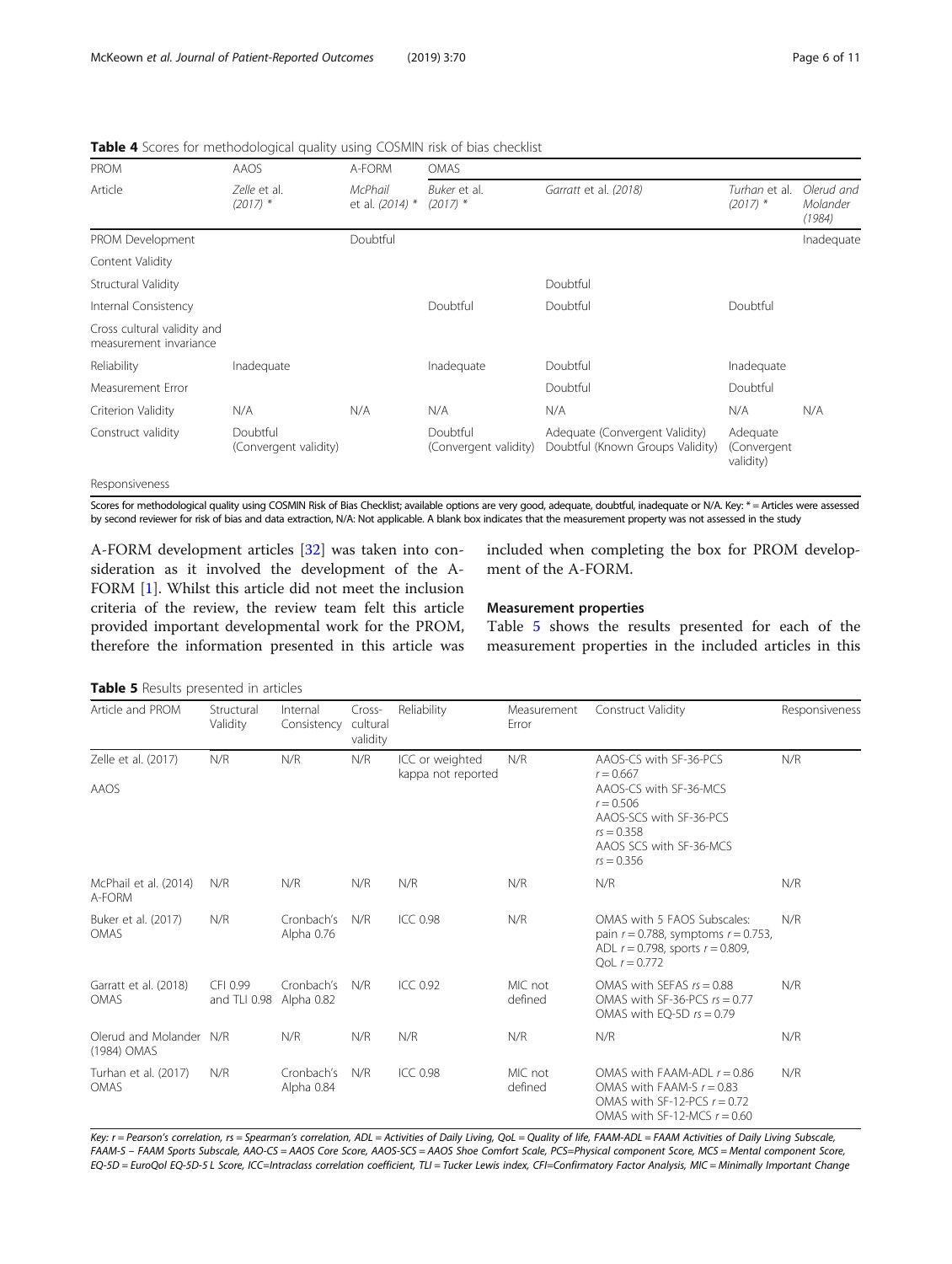| PROM                    | AAOS               |                     | A-FORM                   |                     | <b>OMAS</b>              |                     |
|-------------------------|--------------------|---------------------|--------------------------|---------------------|--------------------------|---------------------|
|                         | Overall Rating     | Quality of Evidence | Overall Rating           | Quality of Evidence | Overall Rating           | Quality of Evidence |
| Content validity        |                    | N/A                 | $\overline{\phantom{a}}$ | N/A                 | $\overline{\phantom{a}}$ | N/A                 |
| Relevance               | 2                  | N/A                 |                          | N/A                 |                          | N/A                 |
| Comprehensiveness       |                    | N/A                 |                          | N/A                 |                          | N/A                 |
| Comprehensibility       | ?                  | N/A                 |                          | N/A                 | ?                        | N/A                 |
| Structural validity     |                    | N/A                 |                          | N/A                 | $^{+}$                   | High                |
| Internal consistency    | ?                  | N/A                 |                          | N/A                 | $3+$                     | Moderate            |
| Cross-cultural validity | ?                  | N/A                 |                          | N/A                 | ?                        | N/A                 |
| Measurement invariance  | $\overline{\cdot}$ | N/A                 |                          | N/A                 | $\overline{\phantom{a}}$ | N/A                 |
| Reliability             | ?                  | Very Low            |                          | N/A                 | $3+$                     | Low                 |
| Measurement Error       | 7                  | N/A                 | $\overline{\phantom{a}}$ | N/A                 | ?                        | N/A                 |
| Criterion validity      | N/A                | N/A                 | N/A                      | N/A                 | N/A                      | N/A                 |
| Construct validity      | $4+$               | Low                 | $\overline{\phantom{a}}$ | N/A                 | $16+$                    | High                |
| Responsiveness          |                    | N/A                 |                          | N/A                 | 7                        | N/A                 |

Table 6 Summary of findings table

Key: + = Sufficient,? = Indeterminate, − = Insufficient, N/A = not applicable

review. Table 6 shows the summary of findings table, demonstrating the overall evidence for measurement properties against the COSMIN GRADE Assessment.

The AAOS demonstrated low levels of evidence for sufficient construct validity. Zelle et al. [[34\]](#page-10-0) correlated the scores of the AAOS-CS and AAOS-SCS with the scores of the SF-36 subscales: the Physical Component Score (PCS) and Mental Component Score (MCS). The results of these four correlations performed met hypothesis 2 of the pre-defined hypotheses detailed in Table [1](#page-3-0). The authors also assessed the test-retest reliability of the translated questionnaire, however, this result was indeterminate for this measurement property as the ICC or weighted Kappa were not reported in the results.

McPhail et al. [[21](#page-9-0)] detailed the development of the A-FORM through completion of item reduction exercises including a Delphi study and Rasch analysis. The development of the article was thorough and included both patients and clinicians in the concept elicitation interviews and the item-reduction Delphi exercise. However there was a gap in the evidence here with regards to content validity as there was no cognitive interview testing done on the final version of the questionnaire to assess relevance and comprehensiveness of the instrument, therefore the content validity box was not completed [[35\]](#page-10-0).

Authors of the included studies assessed the translated versions of the OMAS for structural validity in Norwegian and internal consistency, reliability and construct validity in both Norwegian and Turkish languages. The OMAS Norwegian version achieved high level evidence for sufficient construct validity; Garratt et al. [\[33](#page-10-0)] correlated the OMAS scores with the scores of the Self-Reported Foot and Ankle Score (SEFAS) which met hypothesis 1 of the pre-defined hypotheses in Table [1](#page-3-0). They also correlated the OMAS scores with the EQ-5D and the SF-36 scores respectively, both of which met hypothesis 2 of those pre-defined in Table [1](#page-3-0). The Norwegian OMAS achieved high level evidence for sufficient structural validity. The OMAS in both Buker et al. [[30\]](#page-10-0) and Turhan et al. [\[31\]](#page-10-0) correlated the scores of the Turkish version of the OMAS with various patient reported outcome measures, all of which met hypotheses 1 or 2 in the predefined hypotheses in Table [1.](#page-3-0) Turkish and Norwegian versions achieved low-level evidence for sufficient reliability where reported. Both The OMAS was assessed for the measurement error through assessment of the minimal detectable change however as no data is available on the minimal important change for this PROM, results for this measurement property were indeterminate against COSMIN criteria.

# Interpretability and feasibility

Table [7](#page-7-0) shows the information reported in the articles on the interpretability and feasibility of the PROMs included in this review.

There was no information reported in any of the included studies on response shift or minimal importance difference of the measures therefore these facets of interpretability have not been included in Table [7](#page-7-0). Some articles did not report any data on the interpretability of the scores evaluated. Whilst the majority of articles included here do not report aspects of feasibility in there research, throughout the process of the review, we could conclude that they were all available free of charge without the need to purchase a licence. The instruments are easy and relatively quick to complete in a clinic setting or remotely and returned in the post, placing minimal burden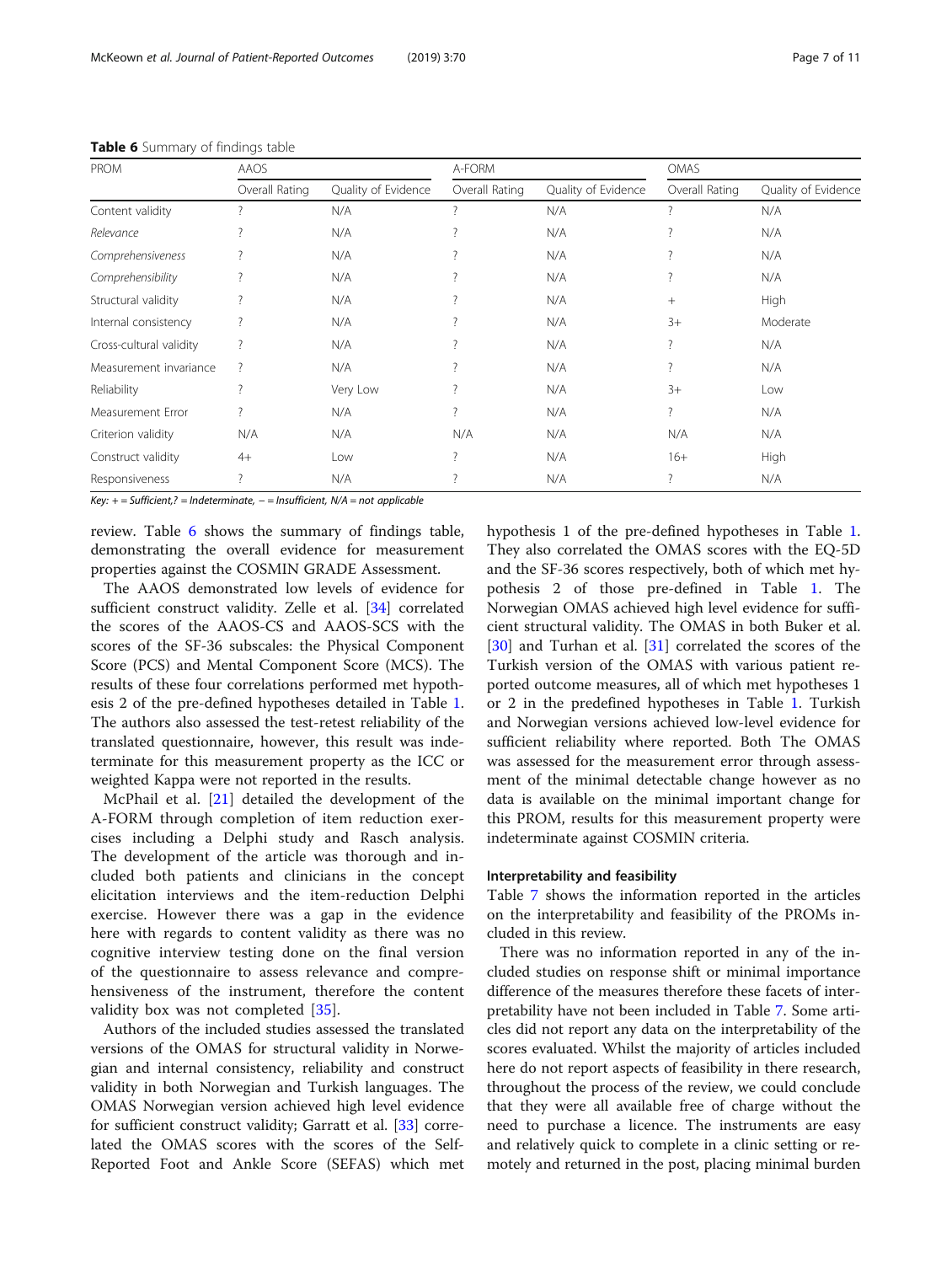| Article and<br><b>PROM</b>           | Distribution of total scores in<br>study population                               | Percentage of missing total scores Percentage of missing items            |                                                                                                  | Floor and Ceiling<br>Effects<br>(Interpretability) |
|--------------------------------------|-----------------------------------------------------------------------------------|---------------------------------------------------------------------------|--------------------------------------------------------------------------------------------------|----------------------------------------------------|
| Zelle et al. (2017)* AAOS            | Normal distribution following<br>Shapiro-Wilks Test -no Mean<br>$(\pm)$ provided. | Missing total scores 83 of 100 in<br>first test and 63 of 100 in re-test. | No data reported on items<br>missing.                                                            | Not reported                                       |
| McPhail et al. (2014)*<br>A-FORM     | Not reported for questionnaire<br>in final format                                 | Not reported                                                              | Not reported for questionnaire in<br>final format                                                | Not reported                                       |
| Olerud and Molander<br>(1984) OMAS   | Not reported                                                                      | Not reported                                                              | Not reported                                                                                     | Not reported                                       |
| Garratt et al. (2018)<br>OMAS        | 75.62 (±24.07) - No information<br>on distribution                                | 1.6% missing                                                              | 17.3% of respondents missed at<br>least one item. "Jumping" most<br>commonly missed item (6.2%). | Not reported                                       |
| Buker et al. (2017)*<br><b>OMAS</b>  | 72.58 (±23.27) - No information<br>on distribution                                | Not reported                                                              | Not reported                                                                                     | Not reported                                       |
| Turhan et al. (2017)*<br><b>OMAS</b> | 74.1 $(\pm 23.7)$ - No information<br>on distribution                             | Not reported                                                              | Not reported                                                                                     | $Floor - 0\%$<br>Ceiling - 27-29%                  |

<span id="page-7-0"></span>Table 7 Interpretability evidence of the PROMs

Key:  $* = * =$  Articles were assessed by second reviewer for risk of bias and data extraction

on participants completing them. We found no information or guidance available on any of the included PROMs regarding completion electronically or via telephone. Like most questionnaires, the PROMs included here require the ability to read, comprehend and respond to the questions, with no evidence found during this review of these instruments being suitable for measurements by proxy.

COSMIN methodology advises that in order to recommend a PROM, it should demonstrate any level of content validity and a minimum of low level evidence for internal consistency [[15\]](#page-9-0). None of the instruments included in the review have met this criteria, therefore we are unable to recommend any of these PROMs for use in this patient population. However, there is no evidence of insufficient measurement properties in these PROMs, therefore further validation studies are required before they can be recommended for use in this patient population [\[15\]](#page-9-0).

# **Discussion**

This review demonstrates that at the time this review was undertaken, none of the PROMs used in clinical trials of interventions for ankle fracture had adequate evidence of measurement properties and we are therefore unable to recommend a particular PROM for use in this context and patient population. Furthermore, there were four additional PROMs (FAAM, FAOS, KS, and MOXFQ) which have been or are currently being used in clinical trials of interventions for ankle fracture for which the current review did not find any evidence of their measurement properties within the patient population. Whilst the OMAS demonstrates sufficient internal consistency, structural validity and construct validity, the

PROM development scored poorly against COSMIN criteria used in this review. In contrast, the A-FORM demonstrates some evidence for PROM development within the patient population, but there is limited postformulation testing of this PROM.

This review updates the one completed in 2016 by Ng et al. [\[16\]](#page-9-0) which assessed the psychometric properties of PROMs for ankle fractures. The current review includes four additional recently published articles and focussed on only ankle specific PROMs, whereas the previous review also included articles assessing both ankle and generic health-related quality of life PROMs. This review differs in that we used a pre-specified list of ankle specific PROMs which have been and are currently used in clinical trials for ankle fracture interventions. Ng et al. [[16\]](#page-9-0) recommended the use of the A-FORM suggesting it has a robust development process within the patient population. Whilst we agree that the A-FORM has more a more adequate development process when compared to other PROMs presented here, we do not think it is appropriate for recommendation due to the lack of evidence of sufficient internal consistency of the final version of the instrument. This is based on the updated COSMIN guidance on systematic reviews of this nature. Other studies have completed similar reviews on outcome measures used in generic foot and ankle research with similar results presented. A review assessing all foot and ankle PROMs for use in any foot and ankle disorder concluded that there was no region specific outcome measure with appropriate levels of evidence for their measurement properties for use in individuals with foot and ankle disorders [[36\]](#page-10-0).

Strengths of this review include the use of a welldeveloped, thorough and consensus based methodology and search filters for finding and reviewing the evidence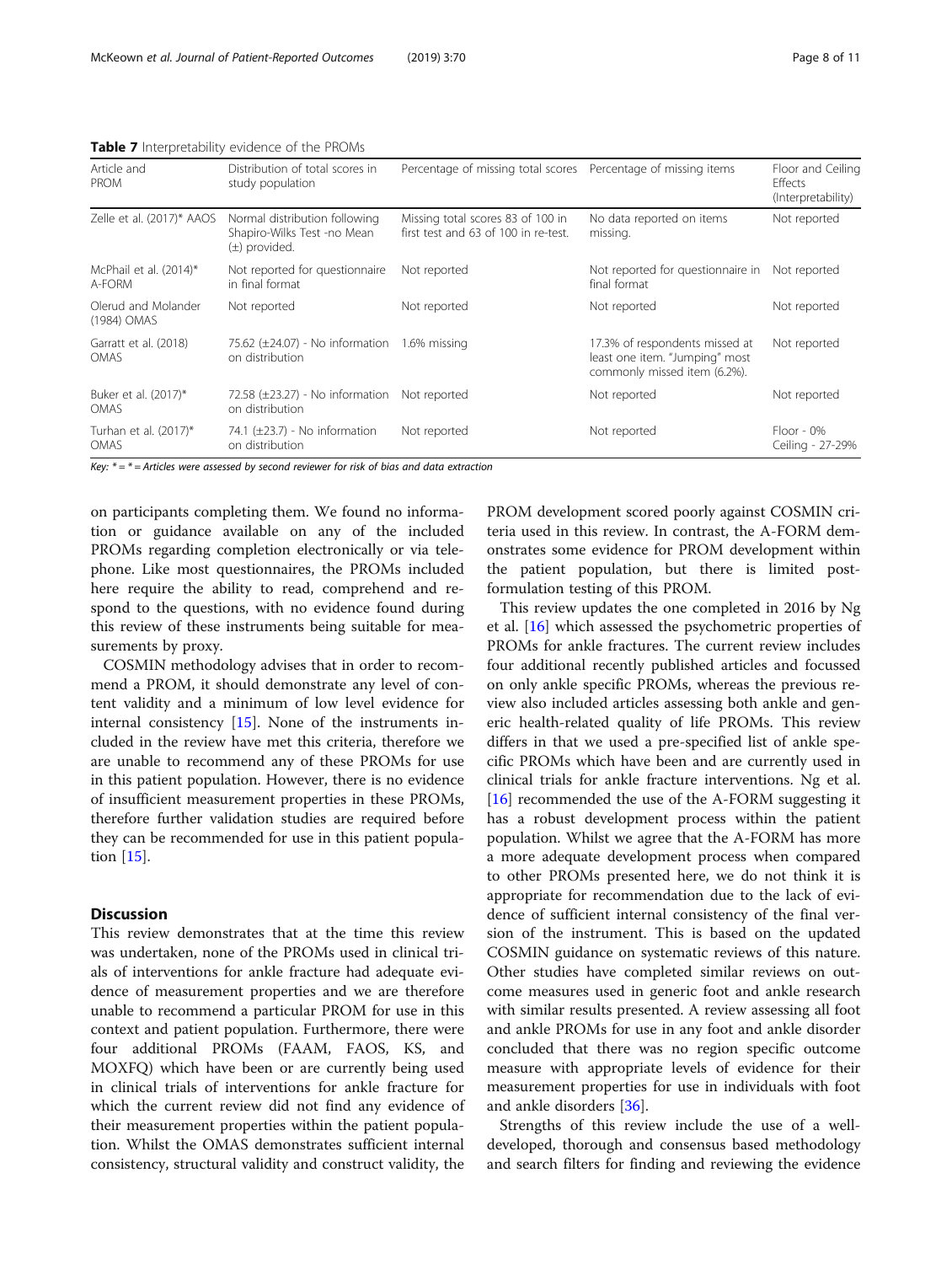<span id="page-8-0"></span>for development and measurement properties of PROMs. Limitations of the review include the inherent difficulty in defining the construct under analysis; there is little research into the experiences of individuals recovering from an ankle fracture and further research into the construct of interest would be beneficial. The construct of outcome in ankle fracture recovery may vary depending on several individual factors, such as age, gender and whether the fracture is treated operatively or non-operatively. When considering the varied distributions of the different ankle fracture patterns which has been demonstrated in the epidemiological literature [\[3](#page-9-0)], one could argue that osteoporotic fractures in older adults are a different injury to those sustained by younger adults. Subsequently, the construct in question between these two different patient groups might vary considerably and may require different PROMs or versions of PROMs. Furthermore, the articles included here assessed differing populations with regard to fracture management; some assessed only operatively managed ankle fractures [[26](#page-9-0), [30](#page-10-0), [33\]](#page-10-0) and others included a mixture of operatively and non-operatively managed fractures [\[21,](#page-9-0) [31\]](#page-10-0). One article also included non-ankle fractures patients, which may have further confounded the results for the measurement properties assessed here [[34\]](#page-10-0). Four of the included articles here were concerned with the OMAS [[26](#page-9-0), [30](#page-10-0)–[33\]](#page-10-0), only one article did so for the AAOS [\[34](#page-10-0)] and another one for the A-FORM [\[21](#page-9-0)], making it difficult to compare evidence between the three PROMs.

We encountered difficulty in applying the COSMIN methodology and assessment criteria to older articles such as the development of the OMAS instrument [\[26](#page-9-0)]. We acknowledge that the age of an instrument does not excuse it from critical review and analysis and further research into the acceptability of these instruments to patients is warranted to inform the ongoing use of older PROMs.

# Conclusions and implications

This review shows that currently there is no PROM that can be recommended for use for the purpose of assessing outcome in clinical trials of interventions for ankle fracture. Further validation work should focus on ascertaining the acceptability, relevance and comprehensiveness of commonly used questionnaires such as OMAS in a population of adults with ankle fracture. Future research studies in this area should make use of COSMIN based standards for designing and reporting validation research to ensure that the appropriate evidence base is acquired for a PROM to be recommended. As this review demonstrates, there is no evidence that this PROM was formulated with the input of individuals who have ankle fractures and understanding the content validity of

this widely used instrument would enable an understanding of whether it is fit for purpose in the patient population or whether the use of this outcome measure should be discontinued. Furthermore, the OMAS demonstrated ceiling effects in excess of the widely recognised acceptable level of 15% [[37,](#page-10-0) [38](#page-10-0)], which warrants further investigation.

Future exploratory research should aim to understand the patient experience of ankle fracture and the factors of most importance to individuals with this injury, with an understanding that this may differ between age group of the individuals and possibly fracture management. It might well be that the construct between these groups differs so much that it is not appropriate for the same PROM to be used between these populations. Exploring the relevance and comprehensiveness of PROMs such as the OMAS which were not developed with input from the patient population would be beneficial to ascertain the appropriateness of the ongoing use of these outcome measure. None of the articles here assessed the responsiveness of the PROMs and future research should seek to ensure that the instruments are suitably responsive to detect treatment effects in resource-intensive clinical trials. Furthermore, validation of the A-FORM questionnaire to ascertain the measurement properties of this PROM in its final format would be advantageous. Further validation research of the PROMs used in ankle fracture is warranted here to ensure that randomised controlled trials in this clinical area answer the questions needed to manage these individuals most effectively. Furthermore, the preparation of an agreed core outcome set for use in this patient population would be advantageous, enabling the conduct of high quality trials using an appropriate and standardised set of outcome measures for this important injury.

# Additional file

Additional file 1. Search strategies. Additional file 2. PRISMA Checklist.

#### Abbreviations

AAOS: American Academy of Orthopaedic Surgeons Foot and Ankle Outcome Questionnaire; AAOS-CS: American Academy of Orthopaedic Surgeons Foot and Ankle Outcome Questionnaire Core Score; AAOS-SCS: American Academy of Orthopaedic Surgeons Foot and Ankle Outcome Questionnaire Shoe Comfort Scale; ADL: Activities of Daily Living; A-FORM: Ankle Fracture Outcome of Rehabilitation Measure; COSMIN: COnsensus-based Standards for the selection of health Measurement INstruments; EQ-5D: EuroQol EQ-5D Score; FAAM: Foot and Ankle Ability Measure; FAAM-ADL: Foot and Ankle Ability Measure Activities of Daily Living subscale; FAAM-S: Foot and Ankle Ability Measure Sports Subscale; FAOS: KOOS Foot and Ankle Outcome Score; GRADE: Grading of Recommendations Assessment, Development and Evaluation; LEFS: Lower Extremity Functional Scale; MOXFQ: Manchester Oxford Foot Questionnaire; N/A: Not Applicable; N/S: Not Specified; OMAS: Olerud Molander Ankle Score; PROMs: Patient Reported Outcome Measures; QoL: Quality of Life; SEFAS: Self Reported Foot and Ankle Score; SF-12: Short Form 12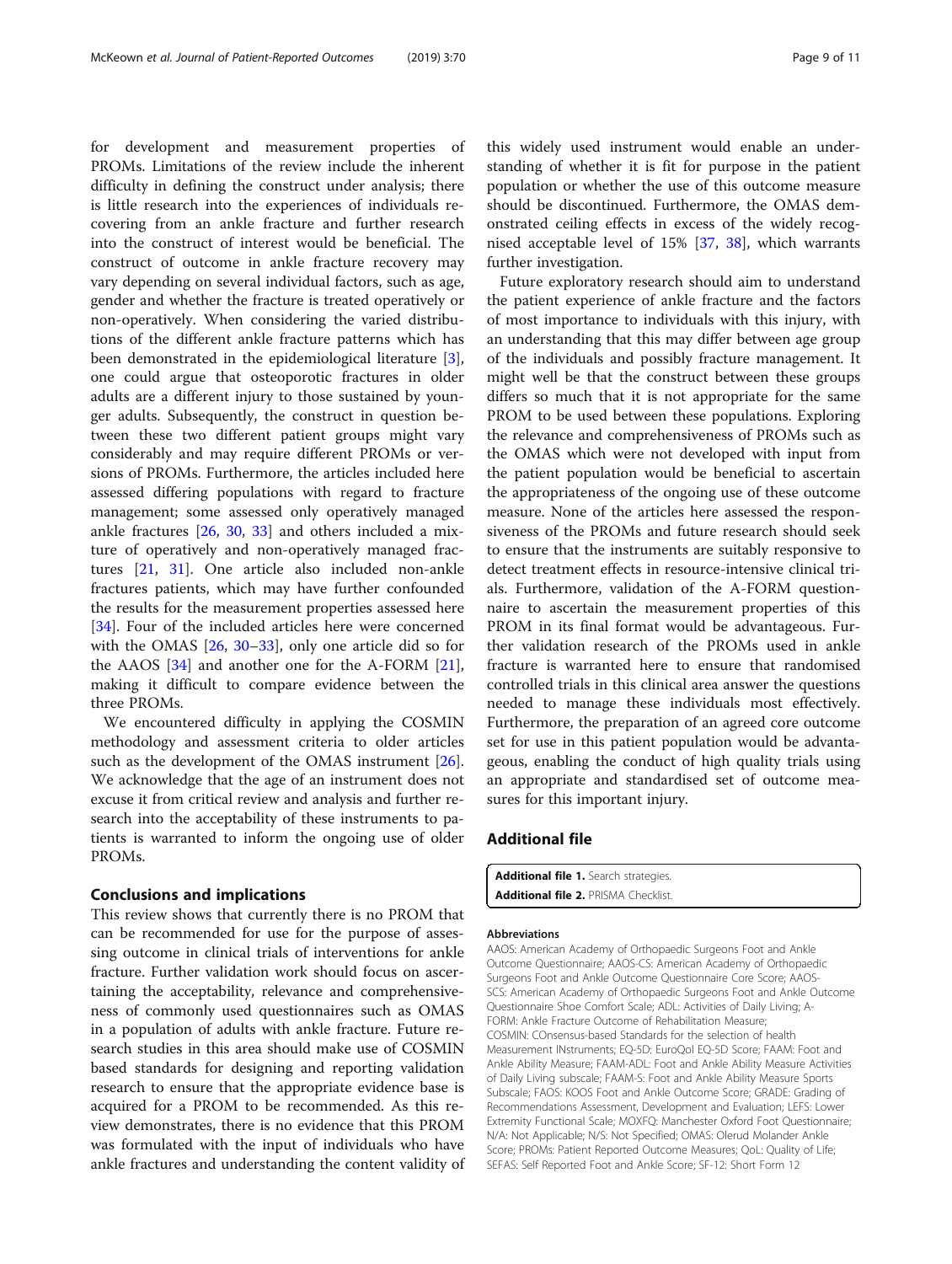<span id="page-9-0"></span>Questionnaire; SF-12-MCS: Short Form 12 Mental Component Score; SF-12- PCS: Short Form 12 Physical Component Score; SF-36: Short Form 36 Questionnaire; SF-36-MCS: Short Form 36 Mental Component Score; SF-36- PCS: Short Form 36 Physical Component Score

#### Acknowledgements

We would like to thank Professor Martin Underwood and the rest of the AIR Trial Management Group for their academic contribution during the protocol development stage of this review.

#### Authors' contributions

RM, RSK and DRE developed the review protocol, RM completed the literature search and AR acted as the second reviewer. EK completed the duplicate data extraction process and methodological quality assessment. RM completed the data extraction and analysis. RM, DRE, AR, EK and RSK contributed to the final manuscript. All authors reviewed and approved the final manuscript.

#### Funding

Rebecca McKeown is funded by a National Institute for Health Research (NIHR) Career Development Fellowship for this research project (Reference CDF-2016-09-009). This publication presents independent research. The views expressed are those of the authors and not necessarily those of the NHS, the NIHR or the Department of Health and Social Care.

#### Availability of data and materials

All data generated or analysed during this study are included in this published article and its supplementary information files.

#### Ethics approval

Not applicable.

#### Consent for publication

Not Applicable.

#### Competing interests

RSK is chief investigator or co-investigator on previous and current research grants from the UK National Institute for Health Research (NIHR), Versus Arthritis and Australian NHMRC. RSK is also a member of the UK NIHR HTA CET board and NIHR ICA Doctoral panel, and was a member of the NIHR RfPB board until January 2019. RM, AR, DRE and EK have no competing interests to declare.

#### Author details

<sup>1</sup>Warwick Clinical Trials Unit, Warwick Medical School, Clinical Sciences Research Laboratories, University of Warwick, University Hospitals Coventry and Warwickshire, Coventry CV2 2DX, UK. <sup>2</sup>Trauma and Orthopaedics Department, King's College Hospital, Denmark Hill, London SE5 9RS, UK.

#### Received: 13 May 2019 Accepted: 5 November 2019 Published online: 17 December 2019

#### References

- McPhail, S., Dunstan, J., Canning, J., & Haines, T. (2012). Life impact of ankle fractures: Qualitative analysis of patient and clinician experiences. BMC Musculoskeletal Disorders. 13, 224
- 2. Lee, K. M., Chung, C. Y., Kwon, S. S., Won, S. H., Lee, S. Y., Chung, M. K., et al. (2013). Ankle fractures have features of an osteoporotic fracture. Osteoporosis International, 24(11), 2819–2825.
- Court-Brown, C., & Caesar, B. (2006). Epidemiology of adult fractures: A review. Injury. 37(8), 691–7.
- 4. Court-Brown, C. M., Duckworth, A. D., Clement, N. D., & McQueen, M. M. (2018). Fractures in older adults. A view of the future? Injury., 49(12), 2161–2166.
- Kannus, P., Palvanen, M., Niemi, S., Parkkari, J., & Jarvinnen, M. (2002). Increasing Number and Incidence of Low-Trauma Ankle Fractures in Ederly People: Finnish Statistics During 1970–2000 and Projections for the Future. Bone. 31(3), 430–3.
- 6. Murray, A., McDonald, S., Archbold, P., & Crealey, G. (2011). Cost description of inpatient treatment for ankle fracture. Injury. 42(11), 1226–9.
- 7. Committee IOFS. Broken Bones, Broken Lives: A roadmap to solve the fragility fracture crisis in Europe. Lyon, France: International Osteoporosis Foundation; [Available from: [http://share.iofbonehealth.org/EU-6-Material/](http://share.iofbonehealth.org/EU-6-Material/Reports/IOF%20Report_EU.pdf) [Reports/IOF%20Report\\_EU.pdf\]](http://share.iofbonehealth.org/EU-6-Material/Reports/IOF%20Report_EU.pdf). Accessed 3 June 2019.
- 8. Gold, D. T. (2001). The nonskeletal consequences of osteoporotic fractures: Psychologic and social outcomes. Rheumatic Diseases Clinics of North America, 27(1), 255–262.
- 9. Lin, C. W. C., Moseley, A. M., & Refshauge, K. M. (2009). Effects of rehabilitation after ankle fracture: A cochrane systematic review. European Journal of Physical and Rehabilitation Medicine, 45(3), 431–441 Date of Publication: September 2009.; 2009.
- 10. Fernandez, M. A., Arnel, L., Gould, J., McGibbon, A., Grant, R., Bell, P., et al. (2018). Research priorities in fragility fractures of the lower limb and pelvis: A UK priority setting partnership with the James Lind Alliance. BMJ Open, 8(10), e023301.
- 11. Willett, K., Keene, D. J., Mistry, D., Nam, J., Tutton, E., Handley, R., et al. (2016). Close contact casting vs surgery for initial treatment of unstable ankle fractures in older adults: A randomized clinical trial. JAMA : The Journal of the American Medical Association, 316(14), 1455–1463.
- 12. Costa, M. L., Achten, J., Griffin, J., Petrou, S., Pallister, I., Lamb, S. E., et al. (2017). Effect of locking plate fixation vs intramedullary nail fixation on 6 month disability among adults with displaced fracture of the distal tibia: The UK FixDT randomized clinical trial. JAMA: The Journal of the American Medical Association, 318(18), 1767–1776.
- 13. Kearney, R. S., McKeown, R., Stevens, S., Parsons, N., Parsons, H., Wells, P., et al. (2018). Cast versus functional brace in the rehabilitation of patients treated for an ankle fracture: Protocol for the UK study of ankle injury rehabilitation (AIR) multicentre randomised trial. BMJ Open, 8(12), e027242.
- 14. Gagnier, J. J. (2017). Patient reported outcomes in orthopaedics. Journal of Orthopaedic Research, 35(10), 2098–2108.
- 15. Prinsen, C. A. C., Mokkink, L. B., Bouter, L. M., Alonso, J., Patrick, D. L., de Vet, H. C. W., et al. (2018). COSMIN guideline for systematic reviews of patientreported outcome measures. Quality of Life Research, 27, 1147–1157.
- 16. Ng, R., Broughton, N., & Williams, C. (2018). Measuring recovery after ankle fractures: A systematic review of the psychometric properties of scoring systems. The Journal of Foot and Ankle Surgery, 57(1), 149–154.
- 17. Mokkink, L. B., Terwee, C. B., Patrick Sr., L. J., Alonso, A., Stratford, P. W., Knol, D. L., et al. (2010). The COSMIN study reached international consensus on taxonomy, terminology, and definitions of measurement properties for health-related patient-reported outcomes. Journal of Clinical Epidemiology, 63(7), 737–745.
- 18. Moher, D., Liberati, A., Tetzlaff, J., Altman, D. G., & Group TP. (2009). Preferred reporting items for systematic reviews and meta-analyses: The PRISMA statement. PLoS Medicine. 6(7), e10000097.
- 19. McKeown, R., Rabiu, A-R., Ellard, D.R. and Kearney, R.S. (2019) Primary outcome measures used in interventional trials for ankle fractures: a systematic review. BMC Musculoskeletal Disorders, 20(388), 1–8.
- 20. Johanson, N. A., Liang, M. H., Daltroy, L., Rudicel, S. A., & Richmond, J. (2004). American Academy of Orthopaedic Surgeons Lowe rLimb Outcomes Assessment Instruments. Reliaiblity, Validity and Sensitivity to Change. The Journal of Bone and Joint Surgery, 86(5), 902–9.
- 21. McPhail, S., Williams, C., Shuetz, M., Baxter, B., Tonks, P., & Haines, T. P. (2014). Development and Validation of the Ankle Fracture Outcome of Rehabilitation Measure (A-FORM). The Journal of Orthopaedic and Sports Physical Therapy. 44(7), 488–99.
- 22. Martin, R. L., Irrgang, J. J., Burdett, R. G., Conti, S. F., & van Swearingen, J. M. (2005). Evidence of Validity for the Foot and Ankle Ability Measure (FAAM). Foot and Ankle International, 26(11), 968–83.
- 23. Braunstein, M., Baumbach, S. F., Regauer, M., Bocker, W., & Polzer, H. (2016). The value of arthroscopy in the treatment of complex ankle fractures - a protocol of a randomised controlled trial. BMC Musculoskeletal Disorders, 17, 210.
- 24. Roos, E. M., Brandsson, S., & Karlsson, J. (2001). Validation of the foot and ankle outcome score for ankle ligament reconstruction. Foot & Ankle International, 22(10), 788–794.
- 25. Dawson, J., Boller, I., Doll, H., Lavis, G., Sharp, R., Cooke, P., et al. (2011). The MOXFQ patient-reported questionnaire: Assessment of data quality, reliability and validity in relation to foot and ankle surgery. Foot., 21(2), 92–102.
- 26. Olerud, C., & Molander, H. (1984). A scoring scale for symptom evaluation after ankle fracture. Archives of Orthopaedic and Traumatic Surgery, 103(3), 190–4.